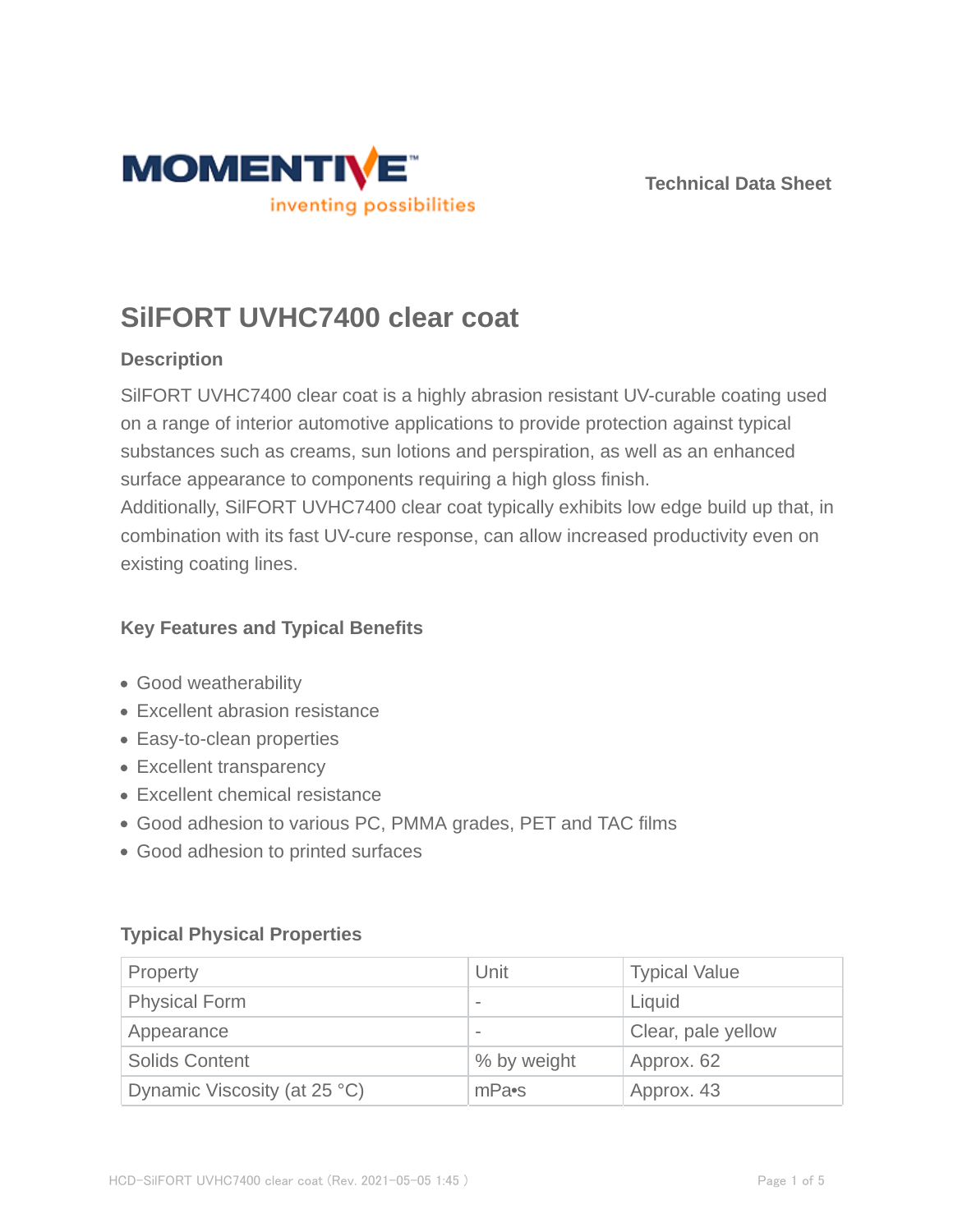| Density          | q/cm <sup>3</sup> | $\overline{A}$ Approx. 1.16 |
|------------------|-------------------|-----------------------------|
| Shelf Life $(1)$ | <b>Months</b>     | 15                          |

(1) From date of manufacturing, in original unopened container.

Typical properties are average data and are not to be used as or to develop specifications.

## **Potential Applications**

SilFORT UVHC7400 clear coat is an excellent candidate to consider for use as a coating for: displays, door handles, automotive trims, gear shift knobs or similar.

| <b>Application Methods</b>                               | Spray, flow, dip, roller coating, digital<br>printing                                              |
|----------------------------------------------------------|----------------------------------------------------------------------------------------------------|
| <b>Reducing Solvents</b>                                 | 1-Methoxy-2-propanol (CAS#107-98-2)<br>2-Butanol (CAS#78-92-2)<br>2-Propanol $(CAS#67-63-0)^{(2)}$ |
| Relative Humidity (application and<br>ambient flash off) | Max. 65%                                                                                           |
| Room Temperature Flash Off                               | $20 - 30$ °C for 1 – 3 minutes                                                                     |
| Pre-heating                                              | 1 to 6 minutes to Reach $65 - 95$ °C part<br>surface<br>temperature $(3)$ , $(4)$                  |
| Intermediate Cool Down                                   | Optional                                                                                           |
| UV-Cure                                                  | 1 - 2 J/cm <sup>2</sup> UV-A (EIT Inc. Power Puck II<br>Device) $(5)$ , $(6)$                      |
| Recommended Hardcoat Thickness <sup>(7)</sup>            | $8 - 16 \mu m$                                                                                     |
| Recommended Thickness of<br>Interpenetrating Layer       | $>1 \mu m^{(8)}$                                                                                   |

## **General Considerations for Use**

(2) Other compatible solvents may be considered.

(3) Longer pre-heating times may be required when using convection heating instead of IR-heating.

(4) Modified, high heat resistant PC grades may require higher pre-heat temperatures.

(5) Use of un-doped, medium pressure mercury arc lamps or microwave powered Hg lamps with > 80 W/cm power is recommended. Typical UV-irradiance is 0.2 to 0.6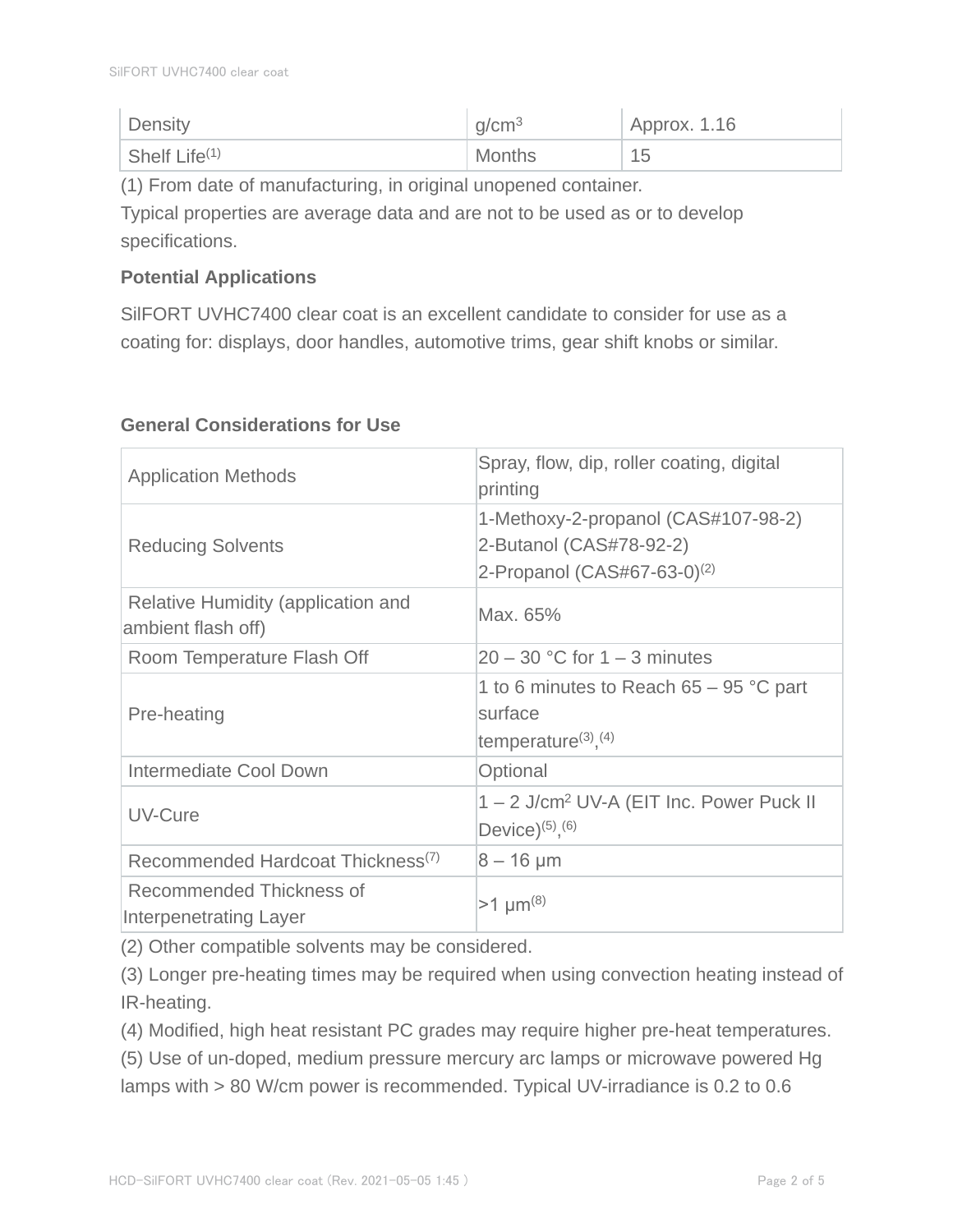W/cm2 UV-A irradiance. 0.25 W/cm<sup>2</sup> or higher may be required to achieve desired adhesion results after harsh humidity cycles.

(6) For applications that mainly require chemical resistance against solvents such as ketones, SilFORT UVHC7400 clear coat may be cured at a lower UV-dosage (0.5  $J/cm<sup>2</sup>$ ).

(7) Refractive Index  $n = 1.5$ 

(8) Higher thickness up to 6 μm may further improve adhesion after harsh humidity cycles.

For best results in a clear coat application, filtration of the coating solution with a 5 μm pre-filter followed by a 1 μm absolute gel-filter is advised.

To help ensure adequate UV-cure, contact the UV-lamp supplier to assist in selection of appropriate UV-reflectors for the parts to be treated.

Do not expose product to any source of visible white light prior to UV-cure. Special care should be taken to not use semi-transparent pipework, when white light is present.

# **Packaging**

Currently available in: 25 kg Steel Pail with PE liner 180 kg Steel Drum with PE liner

## **Patent Status**

Nothing contained herein shall be construed to imply the nonexistence of any relevant patents or to constitute the permission, inducement or recommendation to practice any invention covered by any patent, without authority from the owner of the patent.

# **Product Safety, Handling and Storage**

Customers should review the latest Safety Data Sheet (SDS) and label for product safety information, safe handling instructions, personal protective equipment if necessary, emergency service contact information, and any special storage conditions required for safety. Momentive Performance Materials (MPM) maintains an aroundthe-clock emergency service for its products. SDS are available at www.momentive.com or, upon request, from any MPM representative. For product storage and handling procedures to maintain the product quality within our stated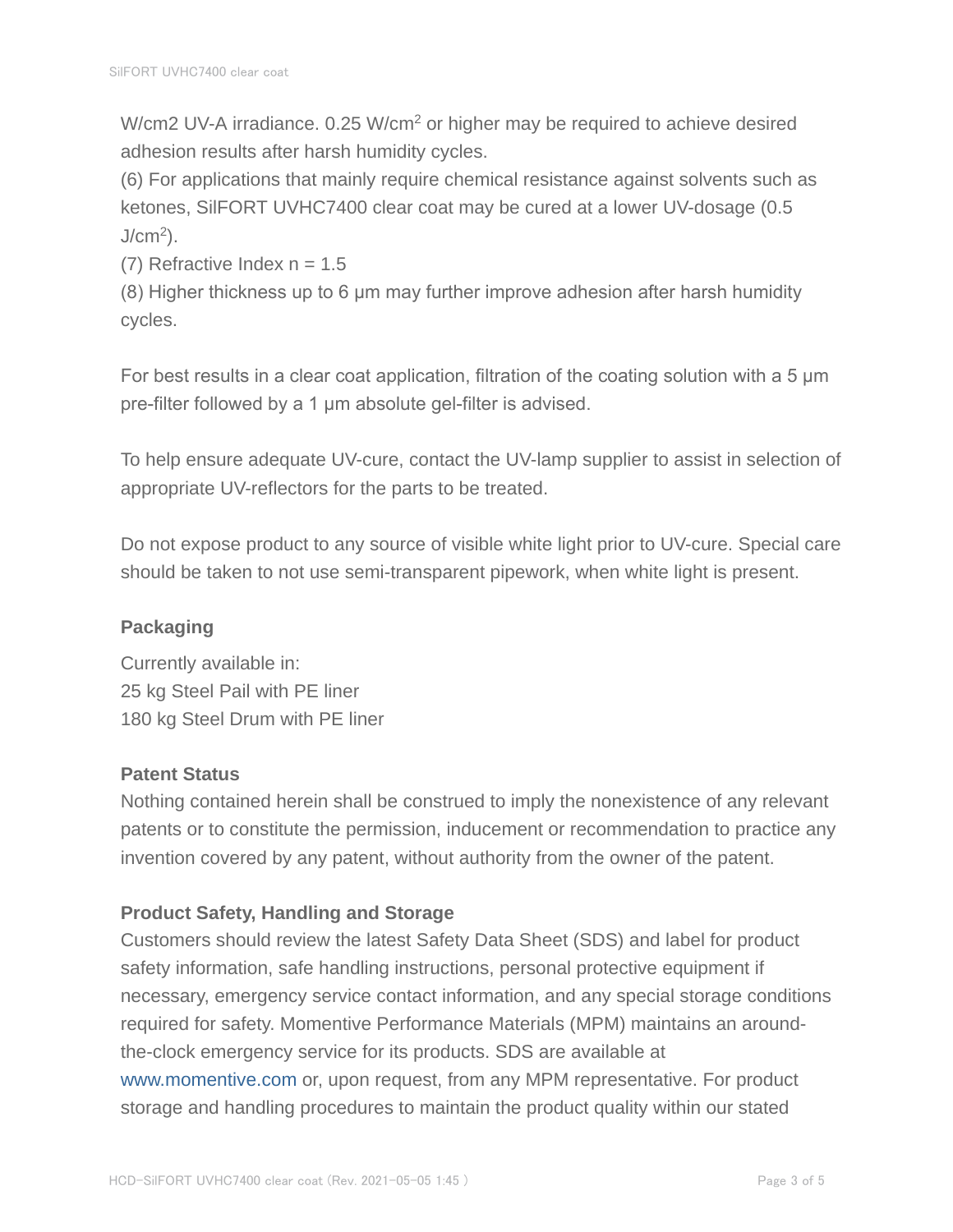specifications, please review Certificates of Analysis, which are available in the Order Center. Use of other materials in conjunction with MPM products (for example, primers) may require additional precautions. Please review and follow the safety information provided by the manufacturer of such other materials.

#### **Limitations**

Customers must evaluate Momentive Performance Materials products and make their own determination as to fitness of use in their particular applications.

#### **Contact Information**

Email commercial.services@momentive.com

### **Telephone**

| <b>Americas</b>      | <b>Latin America</b> | <b>EMEAI- Europe, Middle</b><br>East, Africa & India | <b>ASIA PACIFIC</b> |
|----------------------|----------------------|------------------------------------------------------|---------------------|
| +1 800 295 2392      | <b>Brazil</b>        | <b>Europe</b>                                        | <b>China</b>        |
| Toll free*           | +55 11 4534 9650     | +390510924300                                        | 800 820 0202        |
| +704 805 6946        | <b>Direct Number</b> | Direct number                                        | Toll free           |
| <b>Direct Number</b> |                      |                                                      | +86 21 3860 4892    |
|                      |                      |                                                      | Direct number       |
| *All American        | <b>Mexico</b>        | India, Middle East &                                 | Japan               |
| countries            | +52 55 2169 7670     | <b>Africa</b>                                        | +81 3 5544 3111     |
|                      | <b>Direct Number</b> | + 91 44 71212207                                     | Direct number       |
|                      |                      | Direct number*                                       |                     |
|                      |                      | *All Middle Eastern                                  | <b>Korea</b>        |
|                      |                      | countries, Africa, India,                            | +82 2 6201 4600     |

For literature and technical assistance, visit our website at: www.momentive.com

#### **DISCLAIMER:**

#### **THE MATERIALS, PRODUCTS AND SERVICES OF MOMENTIVE PERFORMANCE**